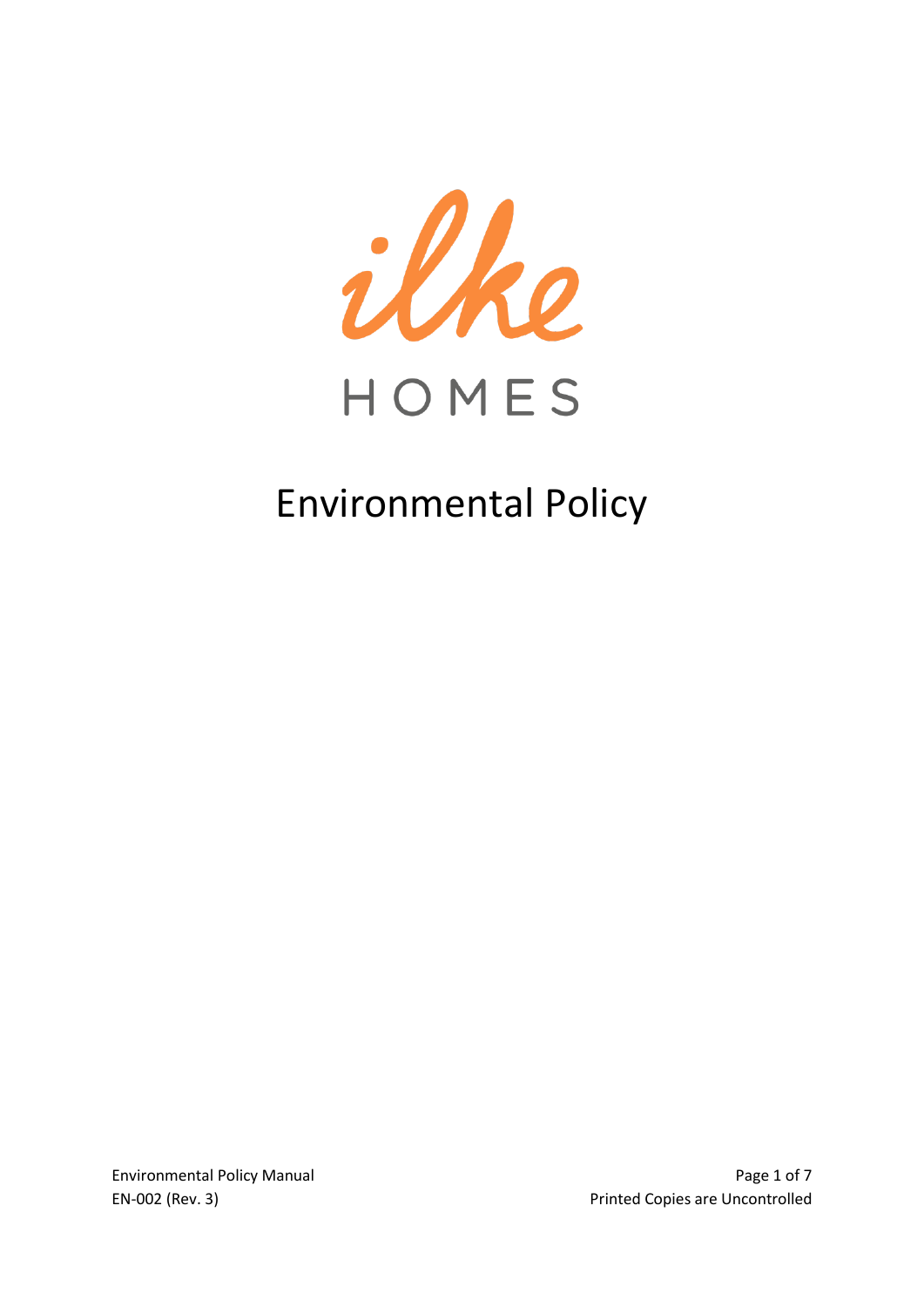Environmental Policy Manual EN -00 2 (Rev. 3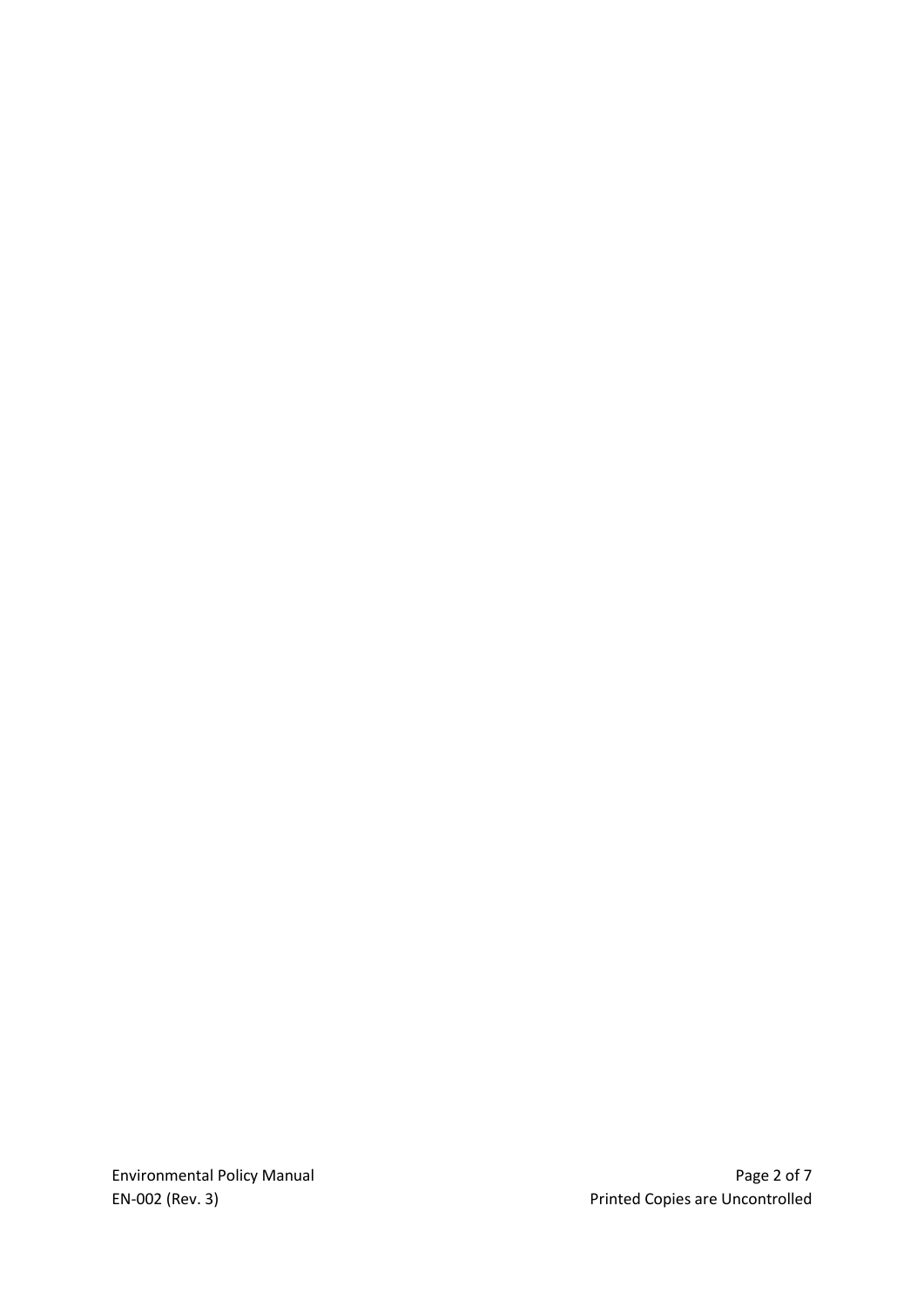# **CONTENTS**

## **Section 1**

General Statement of Environmental Policy

### **Section 2**

Organisation & Responsibilities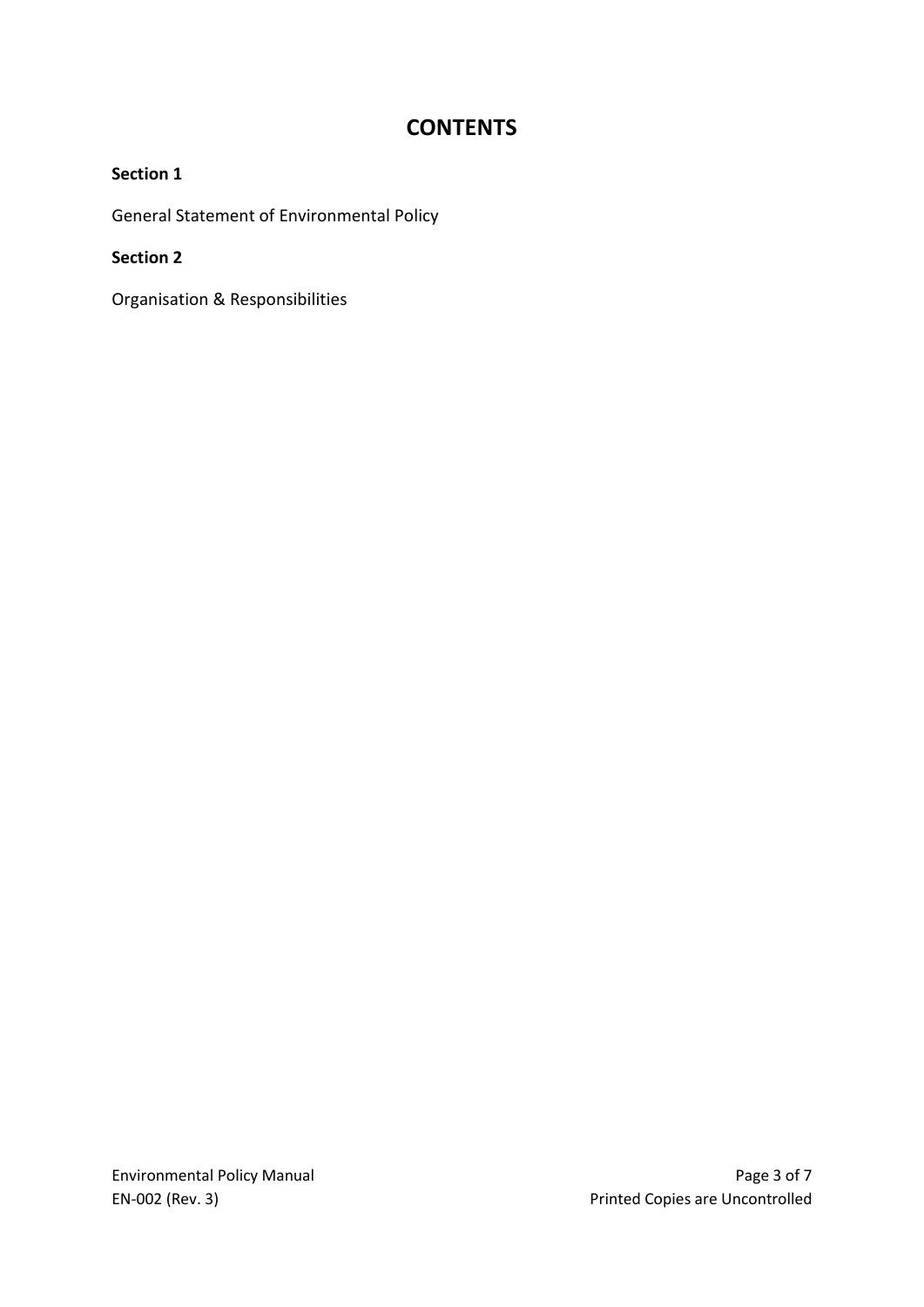#### **ENVIRONMENTAL POLICY STATEMENT**

Dave Sheridan, Executive Chairman of Ilke Homes Ltd, declares that the policy for the organisation is committed to protecting the local and global environment of the Earth. In order to minimise environmental impacts concerning our activities products and services

The organization shall:

- **•** Comply with applicable legal obligations and other related requirements to which the company subscribes which relate to its environmental aspects.
- To include the consideration of its environmental issues in all business strategies and initiatives
- Ilke homes senior management are committed to ensure that the protection of the environment is firmly embedded in both the company's and all employees culture and will endeavor to influence its suppliers and customers in a similar strategic environmental manner.
- **•** Prevent pollution, reduce waste and minimise the consumption of resources.
- Consider the wider global impact of all our activities including those of our suppliers' customers and stakeholders
- Continually drive improvement of the environmental management system.
- Educate, train and motivate employees to carry out tasks in an environmentally responsible manner and maintain a continuous professional development strategy which remains core to Ilkes business goals
- Encourage environmental protection amongst suppliers and subcontractors
- To investigate the feasibility of influencing its suppliers' customers and third parties with consideration to life cycle impacts of the aspects and activities.
- Encourage and enhance biodiversity and ecology
- Ensure the policy is communicated to employees and relevant third parties. The organisation requires and expects all persons who are employed by the organisation including contractors and visitors to cooperate with and conform to this Policy.
- Ensure that all staff, contractors and others have access to this policy.

The policy will be reviewed at least annually and revised as required to meet the changing needs of the organisation, technical innovation and legislative developments.

Signed:  $\bigcirc$  and  $\bigcirc$  and  $\bigcirc$  Date: 24<sup>th</sup> May 2021

Dave Sheridan

Executive Chairman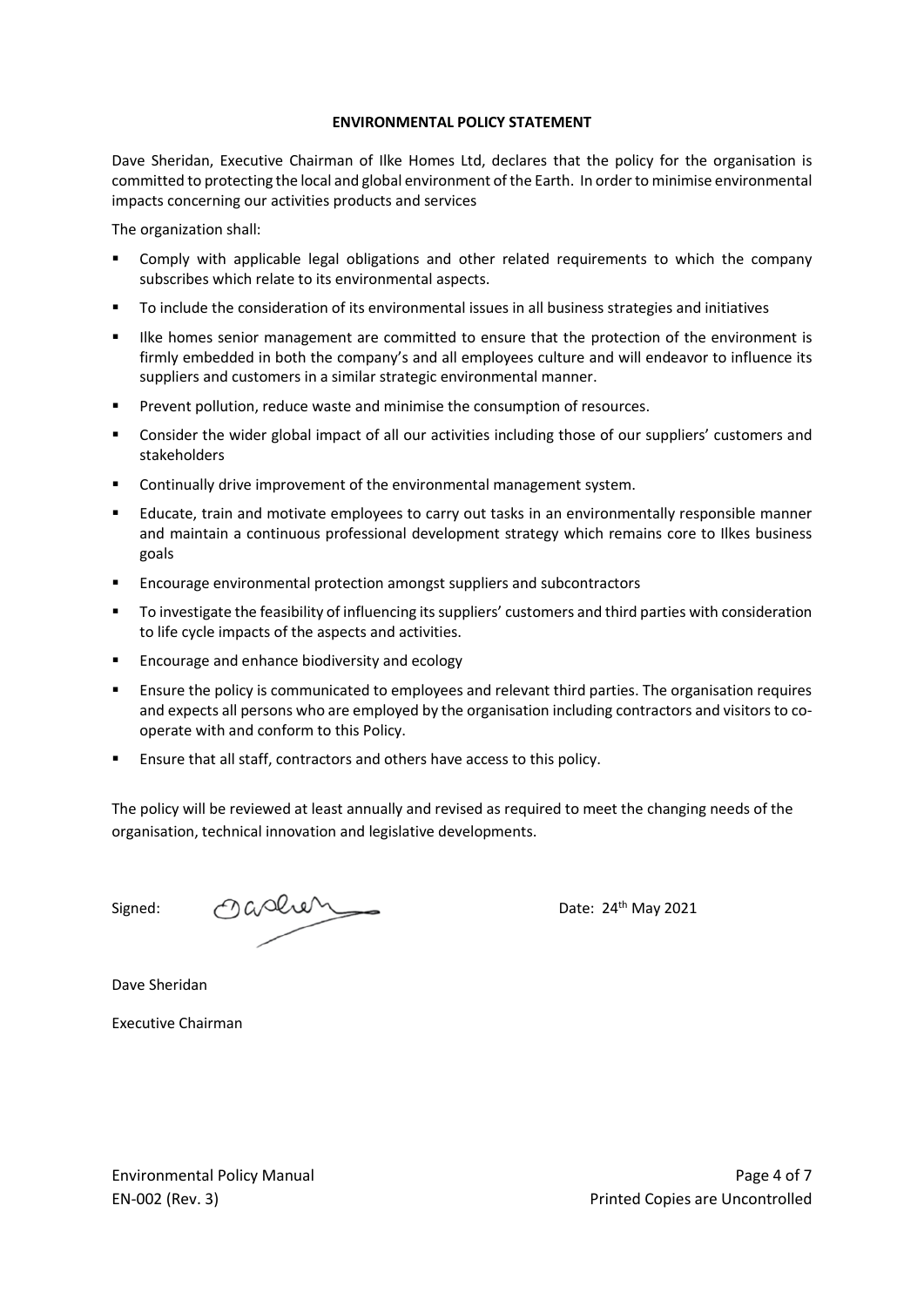#### **Section 2**

Organisation & Responsibilities

#### **ORGANISATION**

The effectiveness of our Environmental policy is dependent on the people who are responsible for ensuring that all aspects of work, whether on Ilke or third-party premises, are carried out with due consideration for safety and with minimum risk to the environment.

Ultimate responsibility lies with the Chief Executive Officer, but specific duties are delegated to others according to their experience and training.

The Executive and Senior management, both individually and collectively, shall ensure that this policy is applied throughout the whole company and that those employed by Ilke Homes are kept fully informed of its content.

Each individual person has a duty of minimizing environmental impacts where possible.

Ilke Homes will employ suitable qualified Health Safety & Environment professionals to help in fulfilling its duties and obligations.

#### **RESPONSIBILITIES**

#### **Executive Chairman**

The responsibilities of the Executive Chairman include:

- Knowing the appropriate statutory requirements affecting Ilke Homes operations.
- Knowing and promoting the Ilke Homes Environmental Policy and ensuring that it is brought to the notice of all employees.
- Ensuring that appropriate training is given to all staff as necessary.
- Ensuring that adequate financial resource is afforded as appropriate for Environmental matters.
- Insisting that environmental due diligence is adopted throughout Ilke Homes, as laid down within approved codes of practice, and that work is planned and carried out in accordance with the statutory provisions.
- Arranging for regular meetings with the appropriate personnel to discuss company environmental incident prevention, internal performance, environmental objectives and opportunity for improvement.
- Reporting all environmental incidents and where appropriate taking part in any subsequent investigation.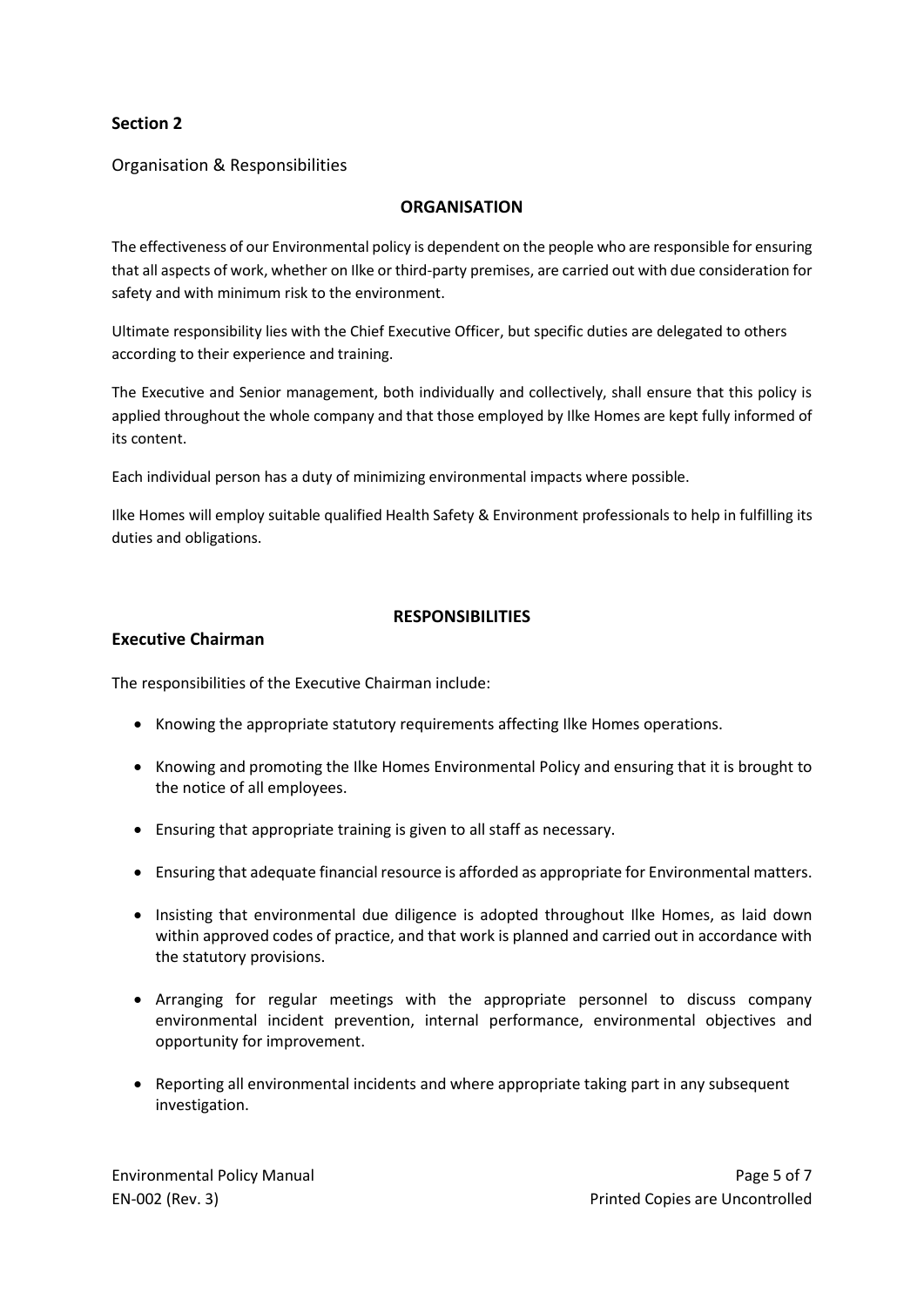- Ensuring that suitable equipment is provided to protect employees and the environment in the event of an environmental incident.
- Ensuring all staff are inducted.
- Ensuring all equipment is maintained.

#### **The Executive, Senior Managers and Managers**

The responsibilities of the Managers are:

- Understanding the Ilke Environmental Policy and ensuring that it is brought to the notice of all employees, particularly new starters.
- Knowing the requirements of the relevant regulations and any other relevant legislation and ensure that they are observed on.
- Ensuring work is carried out to the required standard with minimum risk to the environment.
- Ensuring that registers, records and reports are up-to-date and properly filled in and ensure that they are kept in a safe place. Ensure that copies of regulations are available and statutory notices are prominently displayed.
- Where necessary, issue written instructions setting out the method of work.
- Referring regularly to the prepared written risk assessments / procedures as required which include;
	- 1. Making them available to all employees, including sub-contractors and discussing the requirements with them fully.
	- 2. Ensuring that all hazardous materials are properly marked, used and stored, as outlined in the COSHH assessments.
- Planning and maintaining a tidy working environment
- Arranging for the delivery and safe storage of materials and ensuring that off-loading and stacking is carried out in a safe manner.
- Ensuring that sub-contractors are aware of their responsibilities for safe working and that they are not required or permitted to take unnecessary risks. Stop any work if you consider that there is an imminent risk of serious injury to any person or the environment.
- Ensuring all plant and equipment is tested at the statutory intervals.
- Setting a personal example by exhibiting environmental due diligence.
- Ensure that any incident which may influence the environment is reported in accordance with company policy.